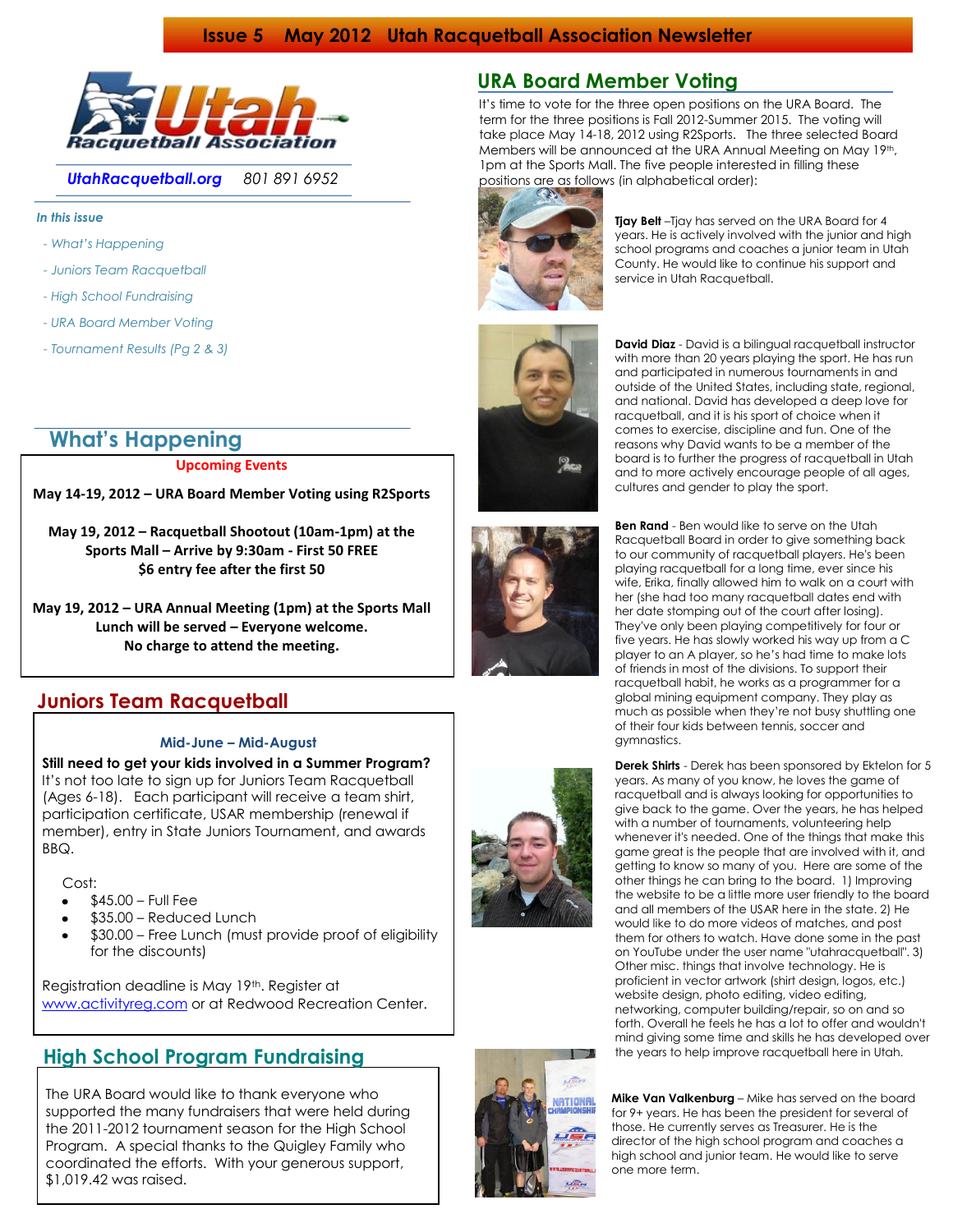## **Tournament Results**

### **Wolverine Open Tournament February 29 – March 3, 2012 Utah Valley University**

Men's Open – Cole Burr def Andrew Gale

Women's Open – Giovanna Vasquez def Erika Rand

Men's Elite – Andrew Northcutt def Jared Clawson

Men's A– Leo Mondragon def Perry Allen

Men's Age 25-50 – Ryan Fisher def Doug Bassett

Men's B – Spencer Burr def Wilber Cerna

Women's B – Sarah Larsen def Amy Collyer

Men's C – Jamey Mora def Hyrum Kruger

Men's Open Doubles – Peter Wrigley & Richard Bunker def Ben Sisson & Brandon Gould

Women's Open Doubles – Kat Affeltranger & Giovanna Vasquez def Staci Christensen & Loretta Peterson

Men's A Doubles – Leo Mondragon & Wilber Cerna def Brian Zundel & Bryson Renouard

Men's C Doubles – Colton Webb & Jeff Webb def Brady Wanlass & Brandon Riggs

Men's D Doubles – Kylie Belt & Tjay Belt (1st) Shannon Griggs & Emily Johnston (2nd)

### **Luck of the Heights Tournament March 14-17, 2012 Cottonwood Heights Recreation Center**

Men's Open – Nate Nelson (1st) Rico Dubach (2nd)

Men's A– Nate Nelson def Jack Bybee

Men's B – Terry Petrie def Kyle Smart

Men's C – Ryan Nielson def James DeGering

Men's D – Anthony Piscopo (1st) Eric Christensen (2nd)

Men's Age 25-55 – Brian Griffiths (1st) Rico Dubach (2nd)

Combined Juniors – Alyssa Belt (1st) Melissa Umble (2nd)

#### **Utah State Singles Tournament March 20-24, 2012 Sports Mall**

Men's Open – Anthony Martin def Andrew Gale

Men's Elite – Jim Gould def Nate Nelson

Women's Open – Mallory Parry def Erika Rand

Men's A – James Rawlings def Kelly Cunningham

Women's  $A/B - Amy Mory (1st)$  Pam Martin  $(2nd)$ 

Men's B – Amulek Alcazar def Scott Herbst

Men's C/D – Tjay Belt (1st) Shane Wrigley (2nd)

Men's Age 29 & Under – Jesse Van Valkenburg (1st) Peter Wrigley (2<sup>nd</sup>)

Men's Age 30+ O/A - Steve Bohman (1st) Nate Nelson (2nd)

Men's Age 35-50 B/C – Amulek Alcazar (1st) John Downs (2nd)

Men's Age 40-45 O/A – Mike Van Valkenburg (1st) Garrett Gilmore (2nd)

Men's Age 50-55 O/A – Don Sanderson (1st) Brad Schmidt (2nd)

Men's Age 55+ O/A – James Rawlings ( $1<sup>st</sup>$ ) Rick Jackson ( $2<sup>nd</sup>$ )

Men's Age 55+ B/C – James DeGering (1st) Keith Jeppson (2nd)

Girls 18 & Under – Emily Webb (1st) Kylie Belt (2nd)

### **2012 State High School Tournament March 28-31, 2012 Alta Canyon Recreation Center**

Boys Singles #1 – Jesse Van Valkenburg def Parker Dolbin

Girls Singles #1 – Rachel Van Rhee def Emily Webb

Boys Singles #2 – Rachel Van Rhee def Jefferson Cline

Boys Singles #3 – Carter Brown def Brandon Whitehead

Boy's Doubles #1 - Parker Dolbin & Jacob Chung (1st) Douglas Wirthlin & Stanford Cline (2nd)

Boy's Doubles #2 – David Vance & Hunter Annen (1st)

Mixed Doubles #1 – Ryley Guzy & Steve Taylor def Emily Webb & Colton Webb